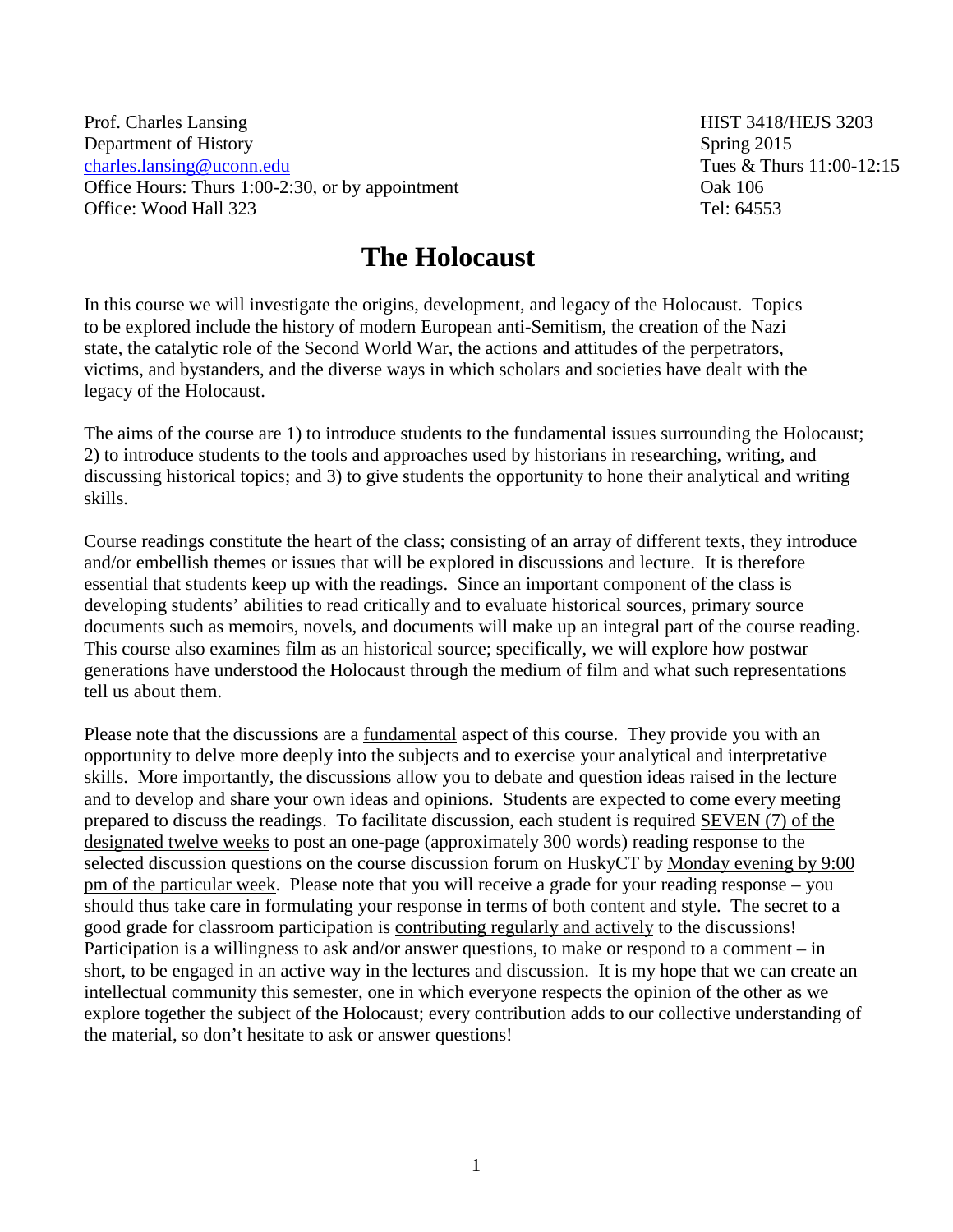## **Assignments**

The course's written assignments consist of a map exercise, a document assignment paper, reading responses, and a final examination.

| Document analysis paper:                          | 25% |
|---------------------------------------------------|-----|
| Final exam:                                       | 25% |
| Class participation:                              | 15% |
| Reading responses posted online and map exercise: | 35% |

In order to do well in this course, you will need to fulfill all the requirements. More specifically, you will need to attain a passing grade in at least 60% of the course requirements. This will require that you regularly do the reading assignments and that you regularly attend class. The map exercise is a takehome, open-book exercise designed to familiarize you with European geography relevant to the study of the Holocaust. Information regarding the paper assignment will be handed out at least ten days before the paper's due date; students are expected to hand in a hard copy of their paper in class! Finally, the material on the exam will be taken from the primary and secondary source readings and the lectures. Requests for extensions or excused absences will be considered on an individual basis, in accordance with College and department guidelines, and only with the appropriate written documentation.

**Plagiarism**: Plagiarism in any form is a serious breach of academic standards. It is your responsibility to familiarize yourselves with University rules and regulations regarding plagiarism and other forms of academic misconduct. Should you have specific questions about academic integrity, please read the University's policies at [http://www.dosa.uconn.edu](http://www.dosa.uconn.edu/) or make an appointment to see me. Please note that anyone caught plagiarizing will receive an automatic F in this course; I also reserve the right to refer cases of misconduct to the appropriate University body for further action.

**Students with Disabilities**: As a student with a disability, before you may receive accommodations in this class, you will need to make an appointment with the Center for Student Disabilities to arrange for approved accommodations. However, if you would like to speak with me about other matters, please make an appointment to see me as soon as possible.

## **Assigned texts**:

Mary Fulbrook, *A Small Town Near Auschwitz: Ordinary Nazis and the Holocaust* Peter Gay *My German Question* Victor Klemperer *I Will Bear Witness: A Diary of the Nazi Years, 1933-1941* Kazimierz Sakowicz *Ponary Diary 1941-1943. A Bystander's Account of a Mass Murder* Bettina Stangneth, *Eichmann Before Jerusalem: The Unexamined Life of a Mass Murderer* Avraham Tory, *Surviving the Holocaust: The Kovno Ghetto Diary* Elie Wiesel *Night*

Doris Bergen, *War & Genocide. A Concise History of the Holocaust* (2<sup>nd</sup> Edition) (recommended)

Copies of the assigned texts can be purchased at the UConn Co-op. A copy of each of the above assigned texts has also been placed on non-electronic reserve in the Homer Babbidge Library. Please be sure to bring with you to class the readings assigned for that week; you will need them for the discussion.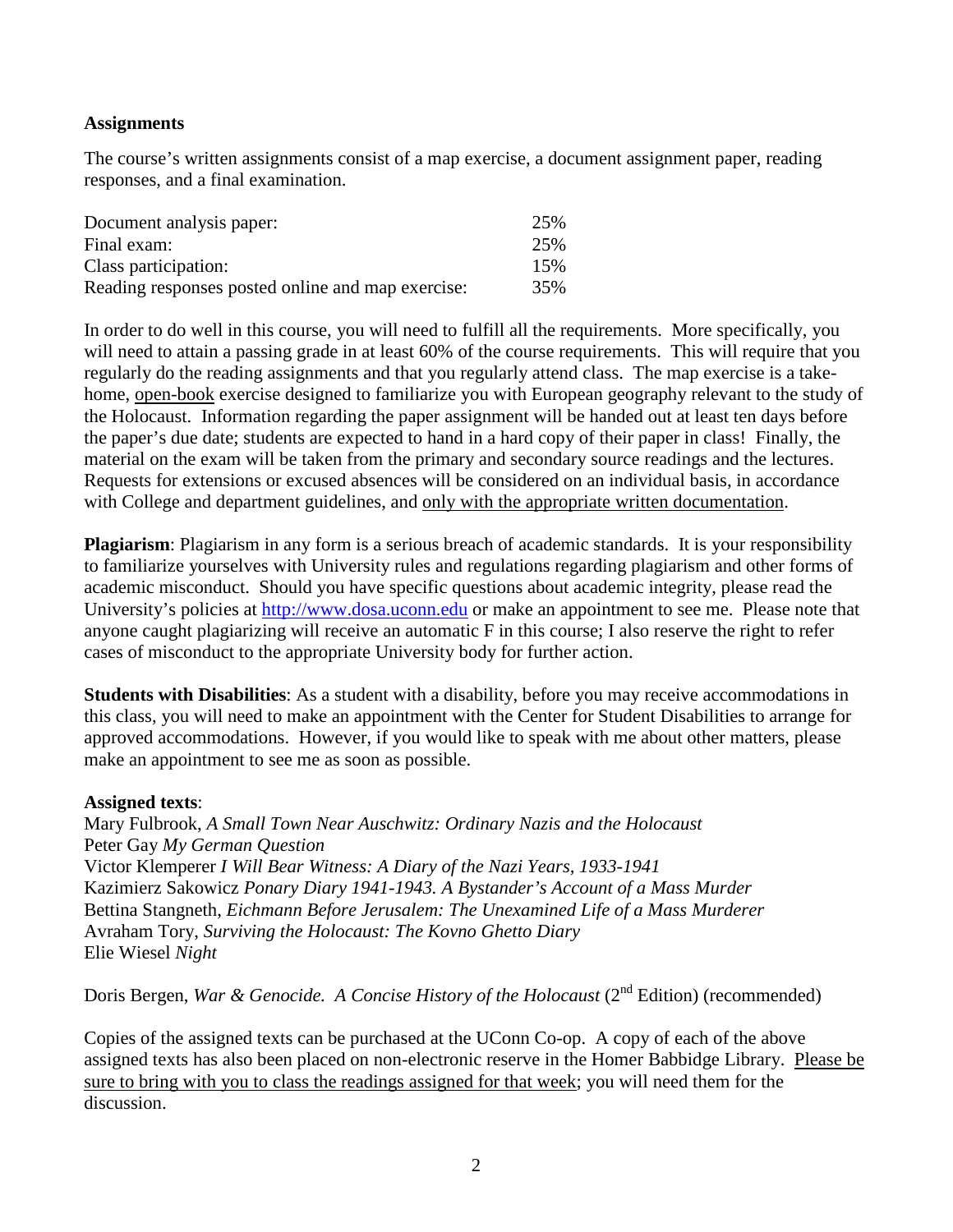| <b>January 20</b>                     | <b>Course Introduction</b>                                                                                                                             |  |
|---------------------------------------|--------------------------------------------------------------------------------------------------------------------------------------------------------|--|
| <b>January 22</b>                     | European Traditions of Judeophobia and Antisemitism                                                                                                    |  |
| <b>Reading:</b>                       | Primary source documents on Judeophobia and Antisemitism (ECR)                                                                                         |  |
| <b>January 27</b>                     | Jewish Emancipation in the 19 <sup>th</sup> Century and Its Opponents                                                                                  |  |
| <b>Reading:</b>                       | Chapter XI "Nation and Race" in Adolf Hitler's Mein Kampf (ECR)                                                                                        |  |
| <b>January 29</b>                     | Eugenics, Kulturkritik, & Modern 'Redemptive' Antisemitism                                                                                             |  |
| <b>Reading:</b>                       | Primary source documents (ECR)                                                                                                                         |  |
| <b>February 3</b><br><b>Reading:</b>  | World War One and the Weimar Republic<br>Peter Gay My German Question (first half)<br><b>MAP EXERCISE DUE</b>                                          |  |
| <b>February 5</b>                     | The Rise of the NSDAP and the Creation of the Third Reich                                                                                              |  |
| <b>Reading:</b>                       | Victor Klemperer, I Will Bear Witness, p. 3-33                                                                                                         |  |
| <b>February 10</b>                    | Nazi Policies 1933-1939: the 'social death' of German Jewry                                                                                            |  |
| <b>Reading:</b>                       | Peter Gay My German Question (second half)                                                                                                             |  |
| <b>February 12</b>                    | German Jewish Responses to Nazi Persecution                                                                                                            |  |
| <b>Reading:</b>                       | Victor Klemperer, I Will Bear Witness, p. 247-285                                                                                                      |  |
| <b>February 17</b>                    | World War Two and the "Jewish Problem"                                                                                                                 |  |
| <b>Reading:</b>                       | Victor Klemperer I Will Bear Witness, p. 304-349                                                                                                       |  |
| <b>February 19</b>                    | Poland as Prologue                                                                                                                                     |  |
| <b>Reading:</b>                       | Victor Klemperer I Will Bear Witness, p. 350-384                                                                                                       |  |
| <b>February 24</b><br><b>Reading:</b> | Operation Barbarossa and the Wehrmacht's War of Extermination<br>Avraham Tory Kovno Ghetto Diary, p. 3-43<br>Kazimierz Sakowicz Ponary Diary, p. 11-30 |  |
| <b>February 26</b><br><b>Reading:</b> | The <i>Einsatzgruppen</i><br>Avraham Tory Kovno Ghetto Diary, p. 44-89<br>Kazimierz Sakowicz Ponary Diary, p. 34-46                                    |  |
| March 3                               | Bureaucratization of the Final Solution: Extermination Camps                                                                                           |  |
| <b>Reading:</b>                       | Elie Wiesel Night, p. vii-84                                                                                                                           |  |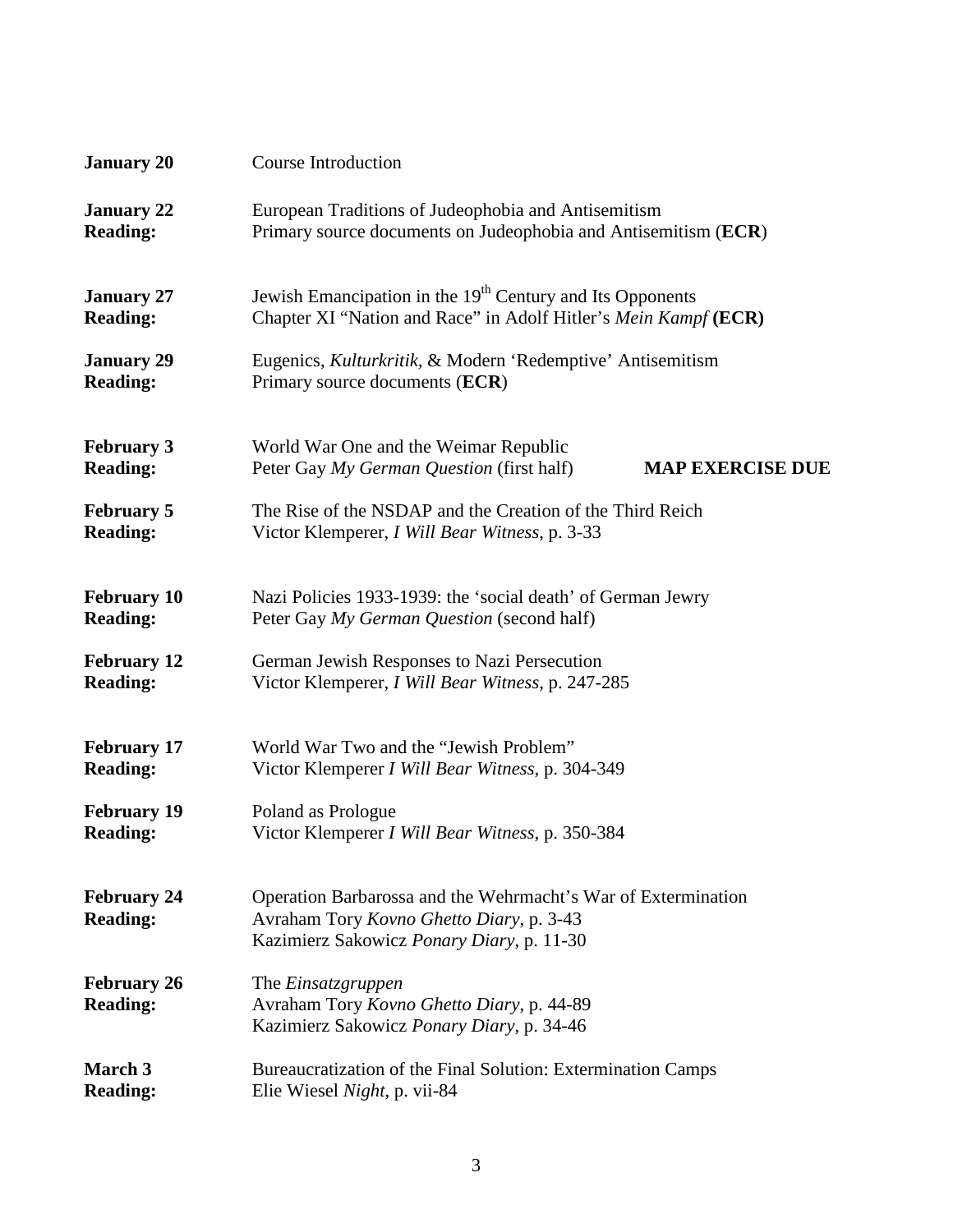| March 5<br><b>Reading:</b> | Bureaucratization of the Final Solution: Slave Labor<br>Avraham Tory Kovno Ghetto Diary, p. 90-125                                                              |  |
|----------------------------|-----------------------------------------------------------------------------------------------------------------------------------------------------------------|--|
| March 10<br>Reading:       | Mass Murder on Film: "The Holocaust"<br>Avraham Tory <i>Kovno Ghetto Diary</i> , p. 126-156<br>The 'Jäger Report' and Felix Landau diary excerpt ( <b>ECR</b> ) |  |
| March 12                   | Determining the When and Why of the Holocaust DOCUMENT ANALYSIS DUE                                                                                             |  |

## **SPRING BREAK**

| <b>March 24</b> | <b>Modes of Resistance</b>                                                                                      |
|-----------------|-----------------------------------------------------------------------------------------------------------------|
| <b>Reading:</b> | Finish Ponary Diary                                                                                             |
|                 | Finish Night                                                                                                    |
|                 | Mary Fulbrook, A Small Town Near Auschwitz, p. 1-64                                                             |
| March 26        | The Victims of the Holocaust: Jews and Non-Jews                                                                 |
| <b>Reading:</b> | Avraham Tory Kovno Ghetto Diary, p. 157-169 and 448-492                                                         |
| <b>March 31</b> | Perpetrators: Germans and Non-Germans                                                                           |
| <b>Reading:</b> | Christopher Browning, "One Day in Jozefow," in David Crew (ed.), Nazism<br>and German Society, p. 300-315 (ECR) |
|                 | Mary Fulbrook, A Small Town Near Auschwitz, p. 65-96                                                            |
| April 2         | Multiplicity of Actors, Multiplicity of Motivations                                                             |
| <b>Reading:</b> | Mary Fulbrook, A Small Town Near Auschwitz, p. 97-150                                                           |
| April 7         | Witnesses and Bystanders: Allies & the Holocaust                                                                |
| <b>Reading:</b> | Mary Fulbrook, A Small Town Near Auschwitz, p. 151-188                                                          |
| April 9         | Witnesses and Bystanders: the Church $\&$ the Holocaust                                                         |
| <b>Reading:</b> | Mary Fulbrook, A Small Town Near Auschwitz, p. 189-235                                                          |
| April 14        | Liberation                                                                                                      |
| <b>Reading:</b> | Bettina Stangneth, Eichmann before Jerusalem, p. 1-55                                                           |
|                 | Avraham Tory Kovno Ghetto Diary, p. 493-528                                                                     |
| April 16        | <b>Postwar Holocaust Trials</b>                                                                                 |
| <b>Reading:</b> | Bettina Stangneth, Eichmann before Jerusalem, p. 56-93                                                          |